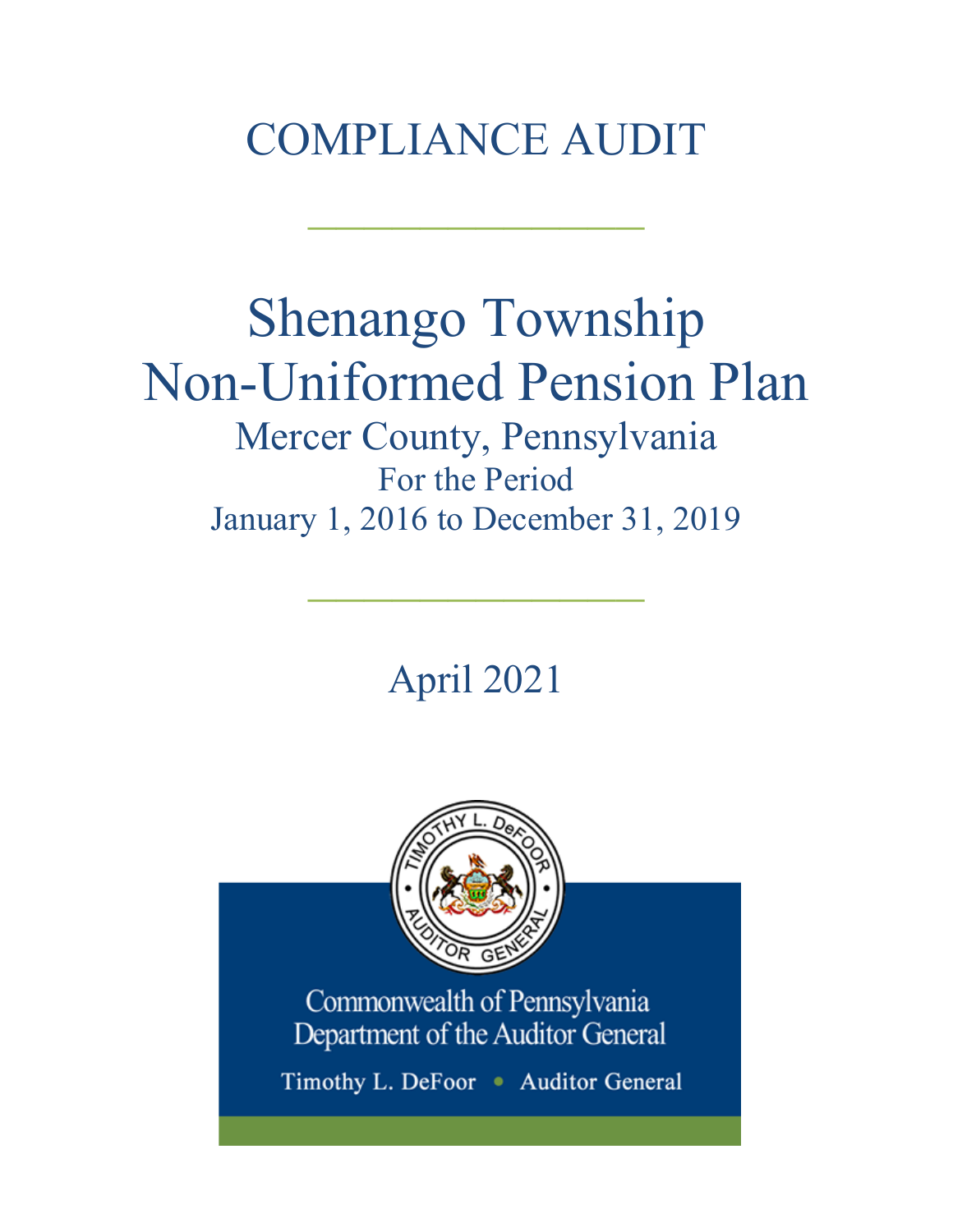

**Commonwealth of Pennsylvania** Department of the Auditor General Harrisburg, PA 17120-0018 Facebook: Pennsylvania Auditor General Twitter: @PAAuditorGen www.PaAuditor.gov

TIMOTHY L. DEFOOR **AUDITOR GENERAL** 

Board of Township Supervisors Shenango Township Mercer County West Middlesex, PA 16159

We have conducted a compliance audit of the Shenango Township Non-Uniformed Pension Plan for the period January 1, 2016 to December 31, 2019. We also evaluated compliance with some requirements subsequent to that period when possible. The audit was conducted pursuant to authority derived from the Municipal Pension Plan Funding Standard and Recovery Act (Act 205 of 1984, as amended, 53 P.S. § 895.402(j)), which requires the Auditor General, as deemed necessary, to audit every municipality which receives general municipal pension system state aid and every municipal pension plan and fund in which general municipal pension system state aid is deposited. The audit was not conducted, nor was it required to be, in accordance with Government Auditing Standards issued by the Comptroller General of the United States. We planned and performed the audit to obtain sufficient, appropriate evidence to provide a reasonable basis for our findings and conclusions based on our audit objective. We believe that the evidence obtained provides a reasonable basis for our findings and conclusions based on our audit objective.

The objective of the audit was to determine if the pension plan was administered in compliance with applicable state laws, regulations, contracts, administrative procedures, and local ordinances and policies.

Our audit was limited to the areas related to the objective identified above. To determine whether the pension plan was administered in compliance with applicable state laws, regulations, contracts, administrative procedures, and local ordinances and policies, our methodology included the following:

We determined whether state aid was properly determined and deposited in accordance with Act 205 requirements by verifying the annual deposit date of state aid and determining whether deposits were made within 30 days of receipt for all years within the period under audit.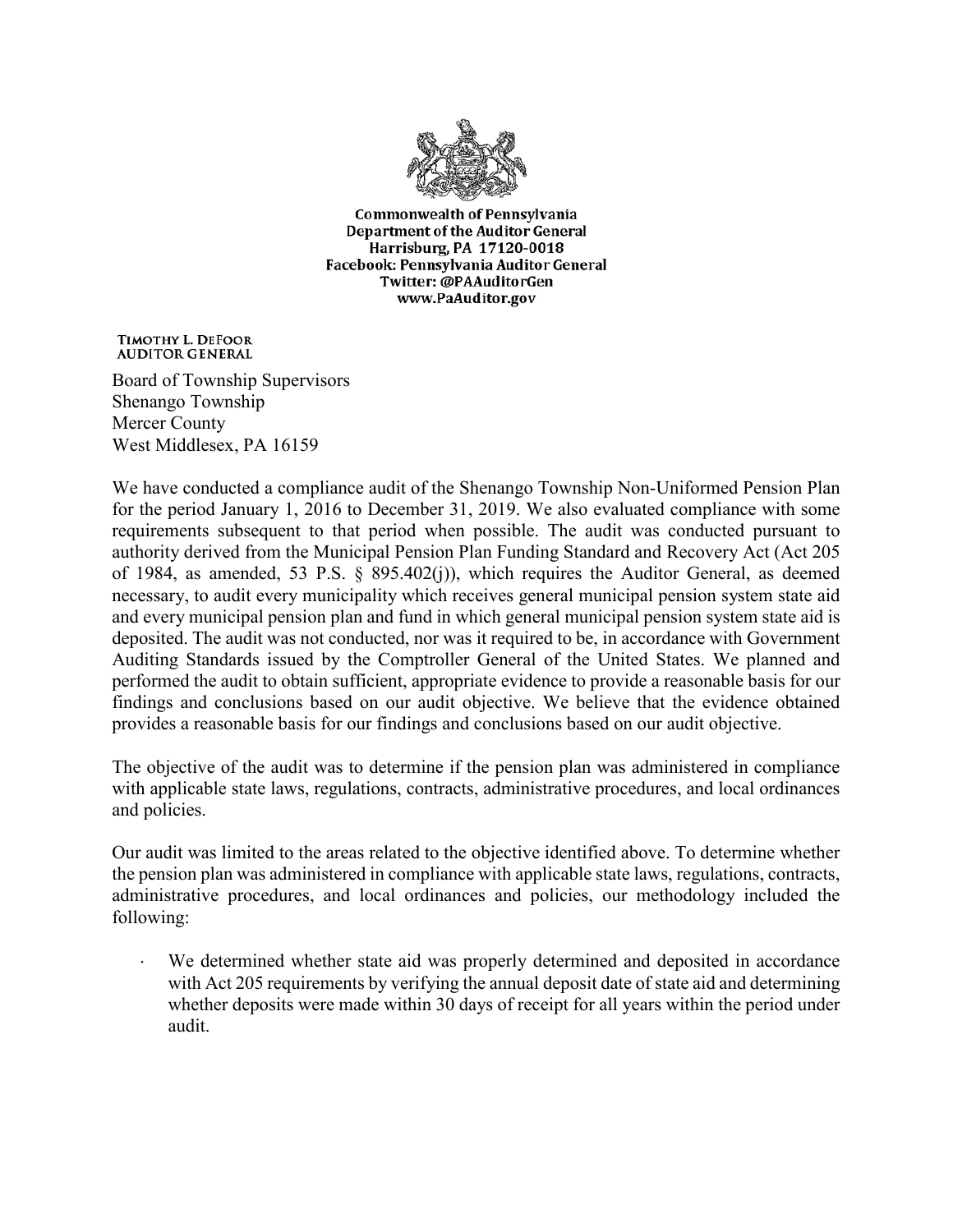- ⋅ We determined whether annual employer contributions were calculated and deposited in accordance with the plan's governing document and applicable laws and regulations by examining the municipality's calculation of the plan's annual financial requirements and minimum municipal obligation (MMO) and comparing these calculated amounts to amounts actually budgeted and deposited into the pension plan as evidenced by supporting documentation.
- We determined that there were no employee contributions required for the years covered by our audit period due to the fact that employee contributions were appropriately waived by the municipality.
- We determined that there were no benefit calculations prepared for the years covered by our audit period.
- We determined whether the January 1, 2015 and January 1, 2017 actuarial valuation reports were prepared and submitted by March 31, 2016 and 2018 in accordance with Act 205 and whether selected information provided on these reports is accurate, complete, and in accordance with plan provisions to ensure compliance for participation in the state aid program by comparing selected information to supporting source documentation.

Township officials are responsible for establishing and maintaining effective internal controls to provide reasonable assurance that the Shenango Township Non-Uniformed Pension Plan is administered in compliance with applicable state laws, regulations, contracts, administrative procedures, and local ordinances and policies. As previously described, we tested transactions, interviewed selected officials, and performed procedures to the extent necessary to provide reasonable assurance of detecting instances of noncompliance with legal and regulatory requirements or noncompliance with provisions of contracts, administrative procedures, and local ordinances and policies that are significant within the context of the audit objective.

The results of our procedures indicated that, in all significant respects, the Shenango Township Non-Uniformed Pension Plan was administered in compliance with applicable state laws, regulations, contracts, administrative procedures, and local ordinances and policies, except as noted in the following findings further discussed later in this report:

| Finding No. 1 - Incorrect Data On Certification Form AG 385 Resulting In A<br>Net Overpayment Of State Aid |  |
|------------------------------------------------------------------------------------------------------------|--|
| Finding No. 2 – Untimely Deposit Of State Aid                                                              |  |
| Finding No. 3 – Failure To Properly Determine And Pay The Minimum<br>Municipal Obligation Of The Plan      |  |
| Finding No. $4 -$ Failure To File Actuarial Valuation Report                                               |  |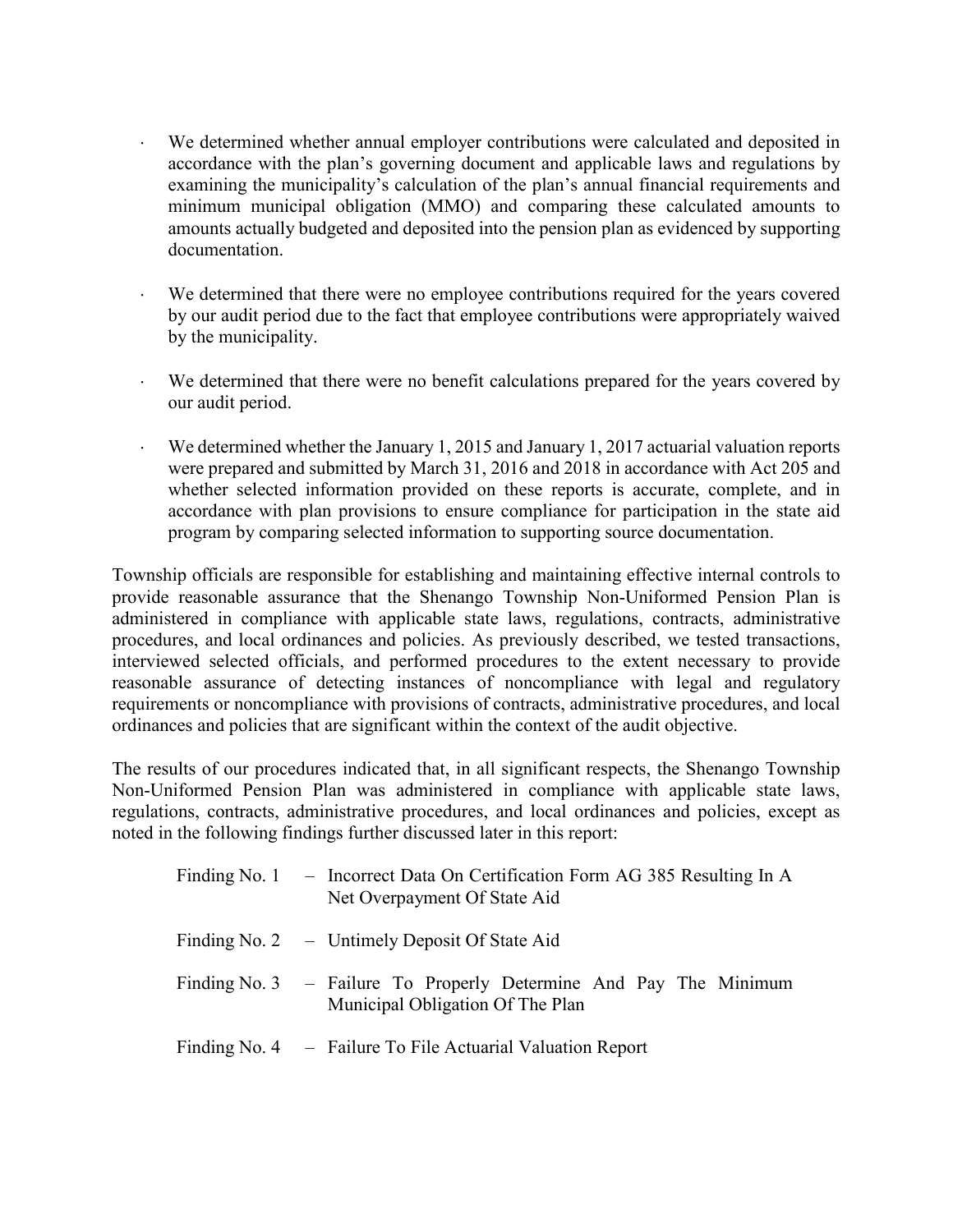The accompanying supplementary information is presented for purposes of additional analysis. We did not audit the information or conclude on it and, accordingly, express no form of assurance on it.

The contents of this report were discussed with officials of Shenango Township and, where appropriate, their responses have been included in the report. We would like to thank township officials for the cooperation extended to us during the conduct of the audit.

 $\begin{array}{c} \hline \end{array}$  March 5, 2021 Timothy L. DeFoor

Auditor General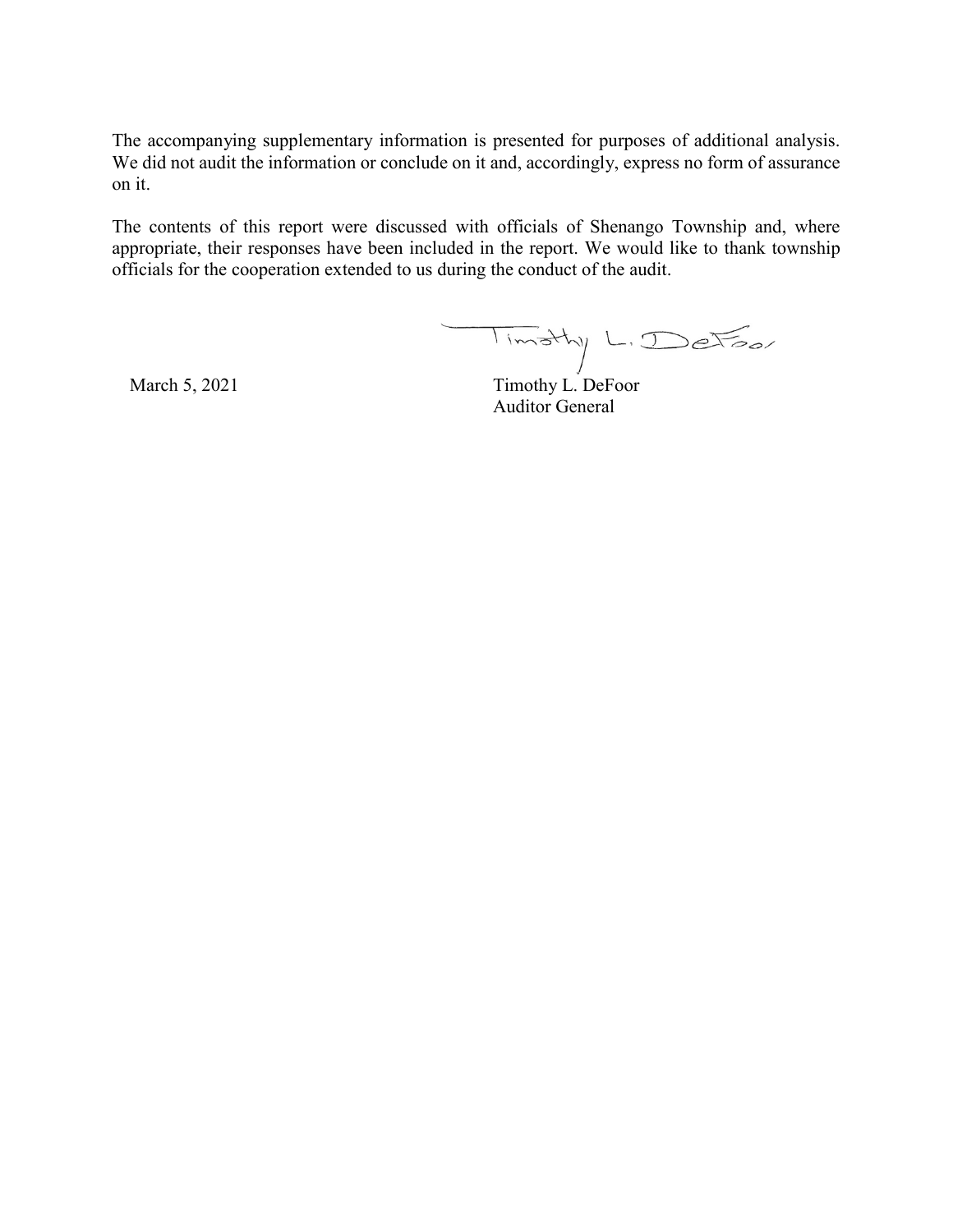## **CONTENTS**

| Page                                                                       |
|----------------------------------------------------------------------------|
|                                                                            |
| Findings and Recommendations:                                              |
| Finding No. 1 – Incorrect Data On Certification Form AG 385 Resulting In A |
|                                                                            |
| Finding No. 3 – Failure To Properly Determine And Pay The Minimum          |
|                                                                            |
|                                                                            |
|                                                                            |
|                                                                            |

## **ABBREVIATION**

PSABMRT - Pennsylvania State Association of Boroughs Municipal Retirement Trust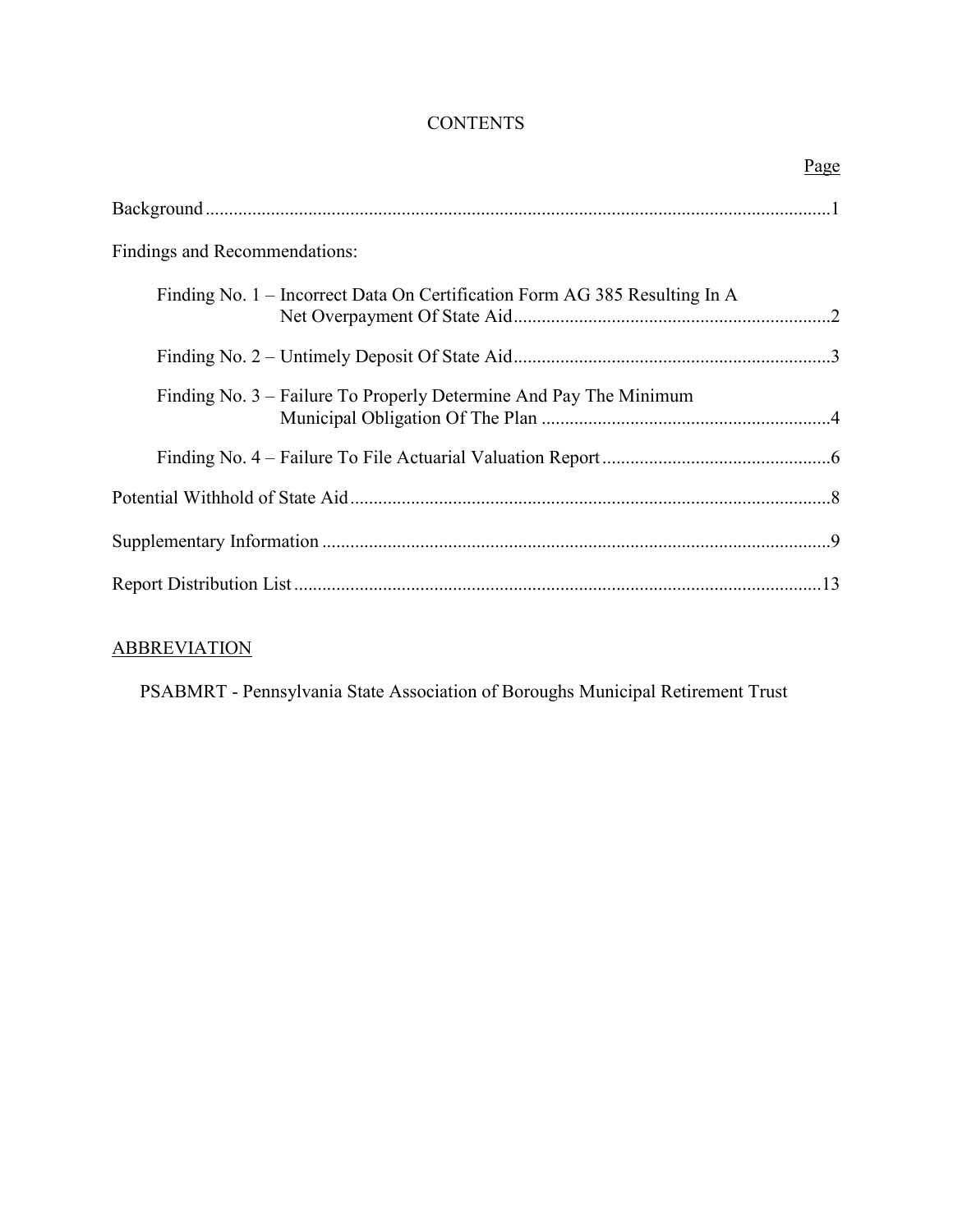#### **BACKGROUND**

On December 18, 1984, the Pennsylvania Legislature adopted the Municipal Pension Plan Funding Standard and Recovery Act (P.L. 1005, No. 205, as amended, 53 P.S. § 895.101 et seq.). The Act established mandatory actuarial reporting and funding requirements and a uniform basis for the distribution of state aid to Pennsylvania's public pension plans.

Annual state aid allocations are provided from a 2 percent foreign (out-of-state) casualty insurance premium tax, a portion of the foreign (out-of-state) fire insurance tax designated for paid firefighters and any investment income earned on the collection of these taxes. Generally, municipal pension plans established prior to December 18, 1984, are eligible for state aid. For municipal pension plans established after that date, the sponsoring municipality must fund the plan for three plan years before it becomes eligible for state aid. In accordance with Act 205, a municipality's annual state aid allocation cannot exceed its actual pension costs.

In addition to Act 205, the Shenango Township Non-Uniformed Pension Plan is also governed by implementing regulations published at Title 16, Part IV of the Pennsylvania Code and applicable provisions of various other state statutes.

The Shenango Township Non-Uniformed Pension Plan is a single-employer defined benefit pension plan locally controlled by the provisions of Resolution No. 36, which adopts a joinder agreement with PSABMRT, effective December 3, 2002. The plan is also affected by the provisions of collective bargaining agreements between the township and its non-uniformed employees. The plan was established December 31, 1981. Active members are required to contribute 5 percent of compensation to the plan; however, member contributions are currently waived. As of December 31, 2019, the plan had 5 active members, 1 terminated member eligible for vested benefits in the future, and 4 retirees receiving pension benefits from the plan.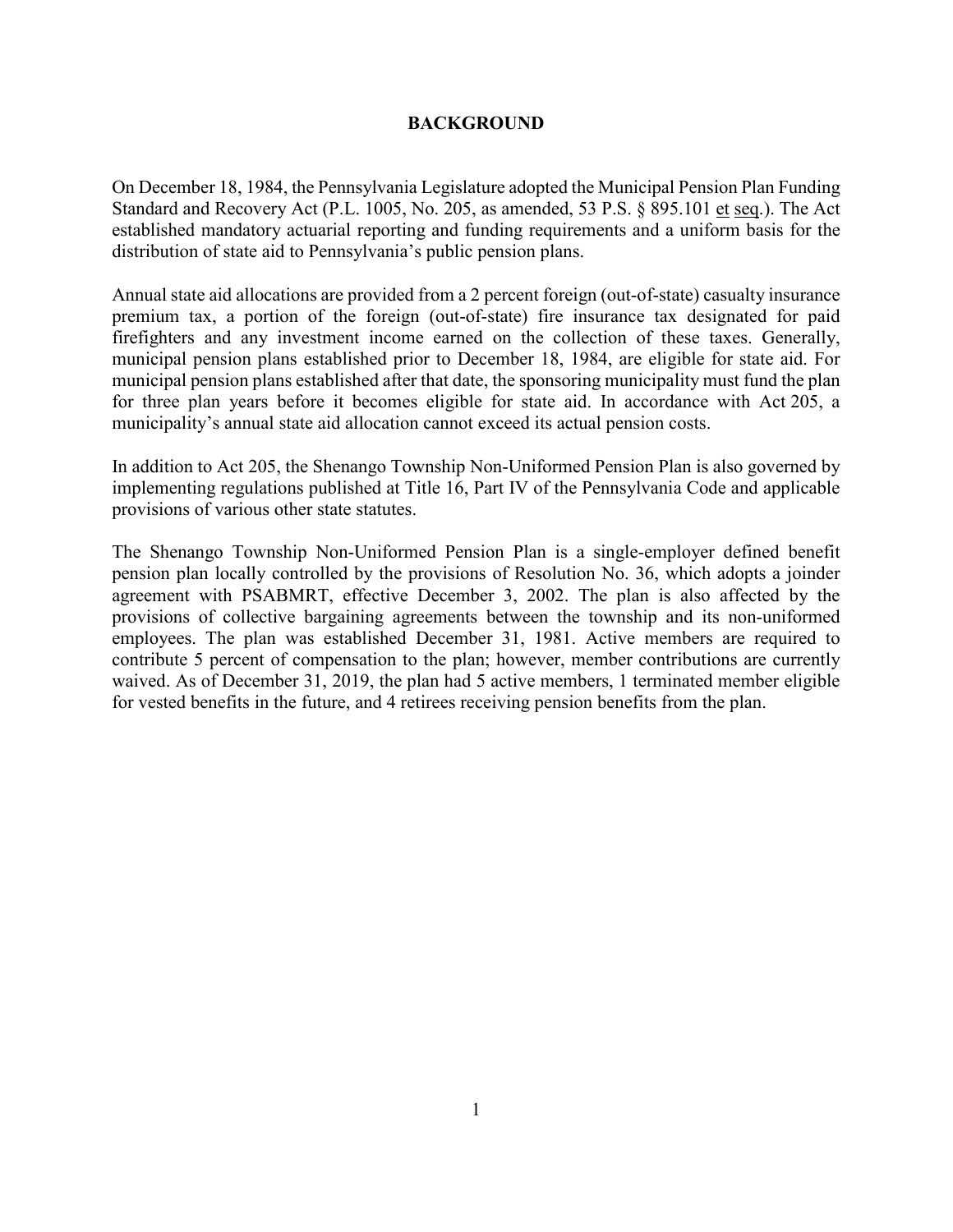## **Finding No. 1 – Incorrect Data On Certification Form AG 385 Resulting In A Net Overpayment Of State Aid**

Condition: The township failed to certify an eligible non-uniformed employee on the Certification Form AG 385 filed in 2019. The non-uniformed employee was hired June 18, 2018 and, therefore, met the criteria for certification on the Certification Form AG 385 filed in 2019. The data contained on this certification form is based on prior calendar year information. In addition, it was noted that the township inadvertently received an allocation of state aid in 2016 attributable to its newly established police pension plan prior to the plan's eligibility to participate in the state aid program according to Act 205.

Criteria: Pursuant to Act 205, at Section  $402(e)(2)$ , in order to be eligible for certification, an employee must have been employed on a full-time basis for at least six consecutive months and must have been participating in a pension plan during the certification year.

In addition, Section  $402(e)(2)$  of Act 205 requires a plan to be maintained (funded) by the municipality for at least three years prior to becoming eligible for state aid.

Cause: The township lacked adequate internal control procedures to ensure that information submitted on the AG 385 Form was accurate and to timely identify the excess state aid received in 2016 that was attributed to its police pension plan, which was established on January 1, 2015 and was therefore not eligible for participation in the state aid program until 2018.

Effect: The data submitted on the certification form is used, in part, to calculate the state aid due to the municipality for distribution to its pension plans. Because the township's state aid allocation was based on pension costs in 2019, the incorrect certification of pension data affected the township's state aid allocation, as identified below:

| Year | Type of Plan  | Normal<br>Cost | Payroll<br>Understated | State Aid<br>Underpayment |
|------|---------------|----------------|------------------------|---------------------------|
| 2019 | Non-Uniformed | $11.14\%$      | \$ 19.765              | 2,202                     |

In addition, state aid allocated to the township in 2016 attributable to the police pension plan prior to the plan's eligibility for state aid amounted to \$43,746. Therefore, the net overpayment of state aid to the township totaled \$41,544.

Furthermore, the township's future state aid allocations may be withheld until the finding recommendation is complied with.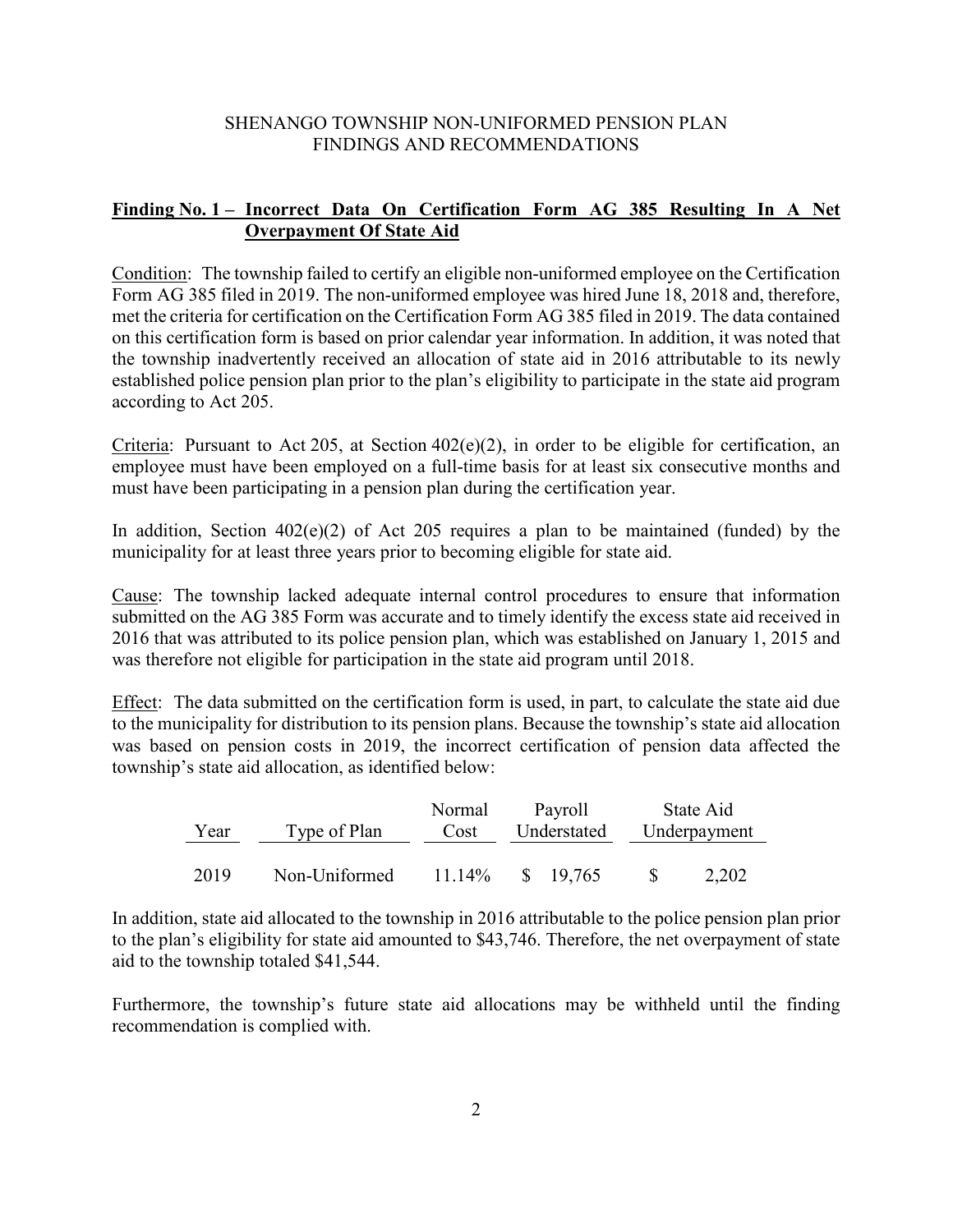#### **Finding No. 1 – (Continued)**

Recommendation: We recommend that the net overpayment of state aid, in the amount of \$41,544, plus interest, be returned to the Commonwealth. A check in this amount, with interest compounded annually from date of receipt to date of repayment, at a rate earned by the pension plan, should be made payable to: Commonwealth of Pennsylvania and mailed to: Department of the Auditor General, Municipal Pension & Fire Relief Programs Unit, 321 Finance Building, Harrisburg, PA 17120. A copy of the interest calculation must be submitted along with the check.

We also recommend that in the future, plan officials establish adequate internal control procedures, such as having at least two people review the data certified, to ensure compliance with the instructions that accompany Certification Form AG 385 to assist them in accurately reporting the required pension data.

Management's Response: Municipal officials agreed with the finding without exception.

Auditor's Conclusion: Due to the potential withhold of state aid, the township's compliance with the finding recommendation will be monitored subsequent to the release of the audit report and through our next audit of the pension plan.

#### **Finding No. 2 – Untimely Deposit Of State Aid**

Condition: The municipality did not deposit its 2017, 2018, and 2019 state aid allocations into an eligible pension plan within the 30 day grace period allowed by Act 205. The municipality received its 2017, 2018, and 2019 state aid allocations in the amounts of \$22,941, \$98,372, and \$122,507, respectively, on September 27, 2017, September 20, 2018, and September 18, 2019, respectively, but did not deposit the money into its pension plans until December 30, 2020 after we notified plan officials of the issue during the audit.

Criteria: Section 402(g) of Act 205 states, in part:

. . . the total amount of the general municipal pension system State aid received by the municipality shall, within 30 days of receipt by the treasurer of the municipality, be deposited in the pension funds or the alternate funding mechanisms applicable to the pension plans.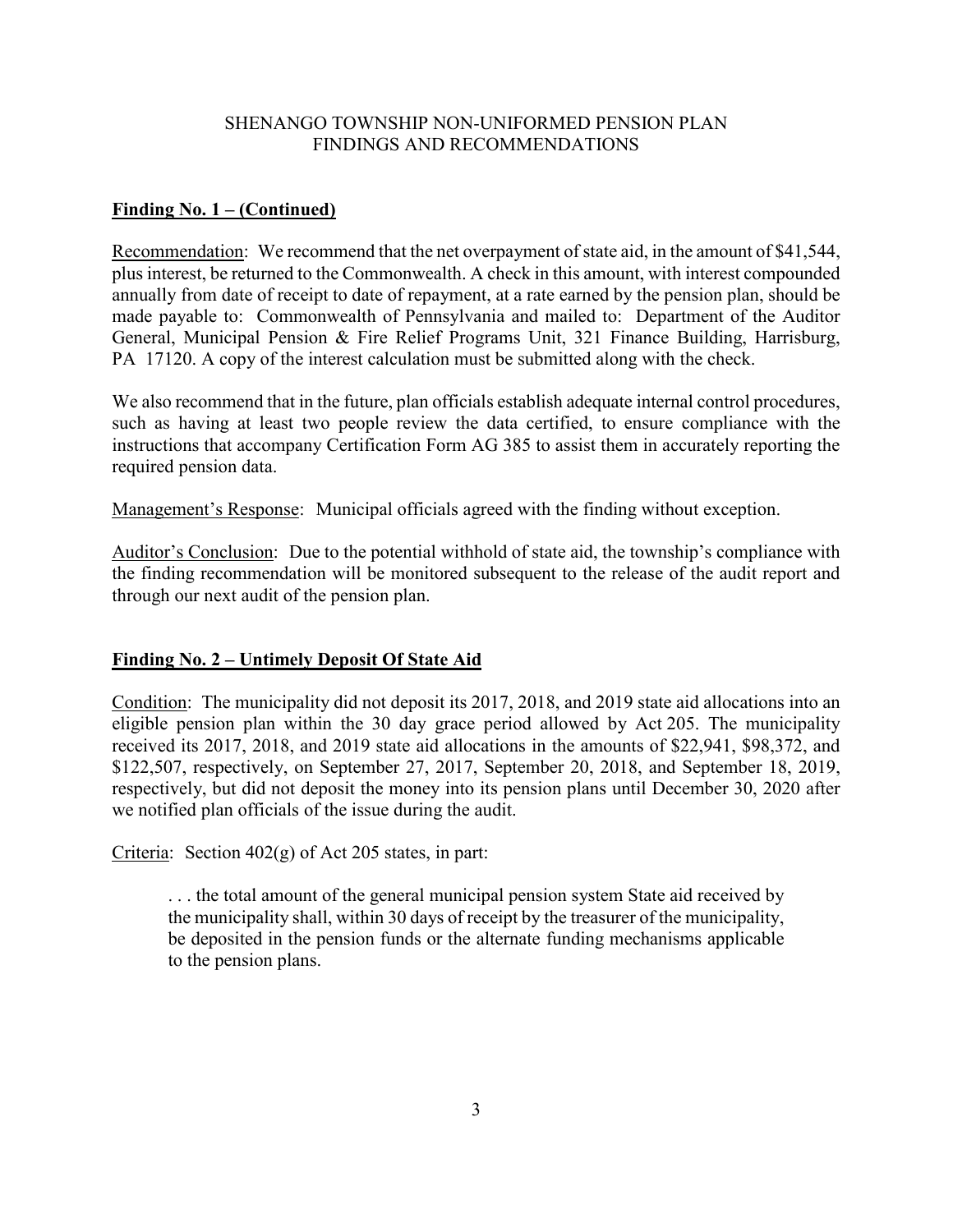#### **Finding No. 2 – (Continued)**

Cause: Township officials stated that they prepared and signed checks from the township's general fund to deposit the state aid allocations into the pension plans each year, however, due to a lack of internal control procedures, municipal officials failed to mail the checks to the plan custodian for deposit.

Effect: Although the state aid was ultimately deposited into the plans in December 2020, the interest earned beyond the 30 day grace period was not deposited into the plans. When state aid is not deposited into a pension plan account in a timely manner, the funds are not available to pay operating expenses or for investment and the risk of misapplication is increased.

Recommendation: We recommend that the municipality pay the pension plans the interest earned during the period beyond the 30 day grace period allowed by Act 205, compounded annually. A copy of the interest calculation must be maintained by the township for examination during our next audit of the plan.

We also recommend that plan officials develop and implement adequate internal control procedures to ensure that future state aid allocations are deposited timely in accordance with Act 205 requirements.

Management's Response: Municipal officials agreed with the finding without exception.

Auditor's Conclusion: Compliance will be evaluated during our next audit of the plan.

#### **Finding No. 3 – Failure To Properly Determine And Pay The Minimum Municipal Obligation Of The Plan**

Condition: Plan officials did not fully pay the minimum municipal obligation (MMO) of the non-uniformed plan for the years 2017 and 2019 and did not properly determine the MMO of the plan for the year 2017, as required by Act 205. The 2017 MMO determined by the municipality reported member contributions of \$10,264, even though member contributions were waived for the year 2017. Based upon an estimate prepared by this department, the municipality has an unpaid MMO of \$1,158 for the year 2017 and an unpaid MMO of \$9,106 for the year 2019.

Furthermore, plan officials did not timely prepare the 2017 and 2019 MMOs of the non-uniformed pension plan and have not prepared the MMOs of the plan for the years 2020 and 2021. Finally, the 2018 MMO was not paid until December 2020, which is also when the partial payments of the 2017 and 2019 MMOs were made.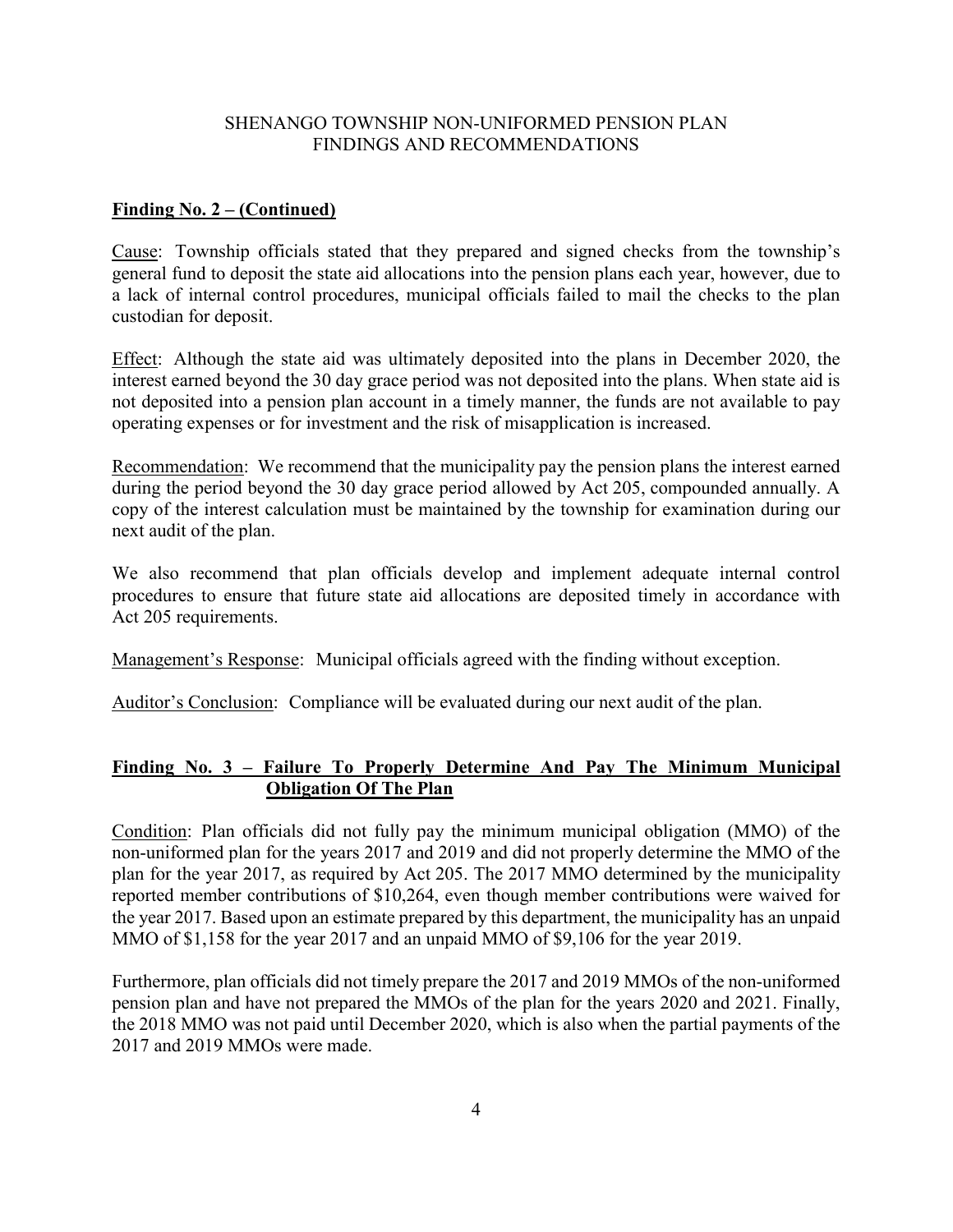#### **Finding No. 3 – (Continued)**

Criteria: With regard to the MMO, Section 302(c) of Act 205 states, in part:

Annually, the chief administrative officer of the pension plan shall determine the minimum obligation of the municipality with respect to the pension plan for the following plan year.

Section 302(d) of Act 205 states, in part:

The minimum obligation of the municipality shall be payable to the pension plan from the revenue of the municipality.

Furthermore, Section 302(e) of Act 205 states:

Any amount of the minimum obligation of the municipality which remains unpaid as of December 31 of the year in which the minimum obligation is due shall be added to the minimum obligation of the municipality for the following year, with interest from January 1 of the year in which the minimum obligation was first due until the date the payment is paid at a rate equal to the interest assumption used for the actuarial valuation report or the discount rate applicable to treasury bills issued by the Department of Treasury of the United States with a six-month maturity as of the last business day in December of the plan year in which the obligation was due, whichever is greater, expressed as a monthly rate and compounded monthly.

Cause: Plan officials did not comply with the Act 205 requirements due to a lack of internal control procedures and a lack of communication within the township.

Effect: The proper determination of the plan's MMO ensures plan officials can properly allocate the necessary resources to the pension plan for the upcoming year. The failure to fully pay the MMO could result in the plan not having adequate resources to meet current and future benefit obligations to its members.

Due to the municipality's failure to fully pay the 2017, 2018, 2019, and 2020 MMOs by the respective December 31, deadlines, the municipality must add the MMO balances to the current year's MMO and include interest, as required by Act 205.

Furthermore, the township's future state aid allocations may be withheld until the finding recommendation is complied with.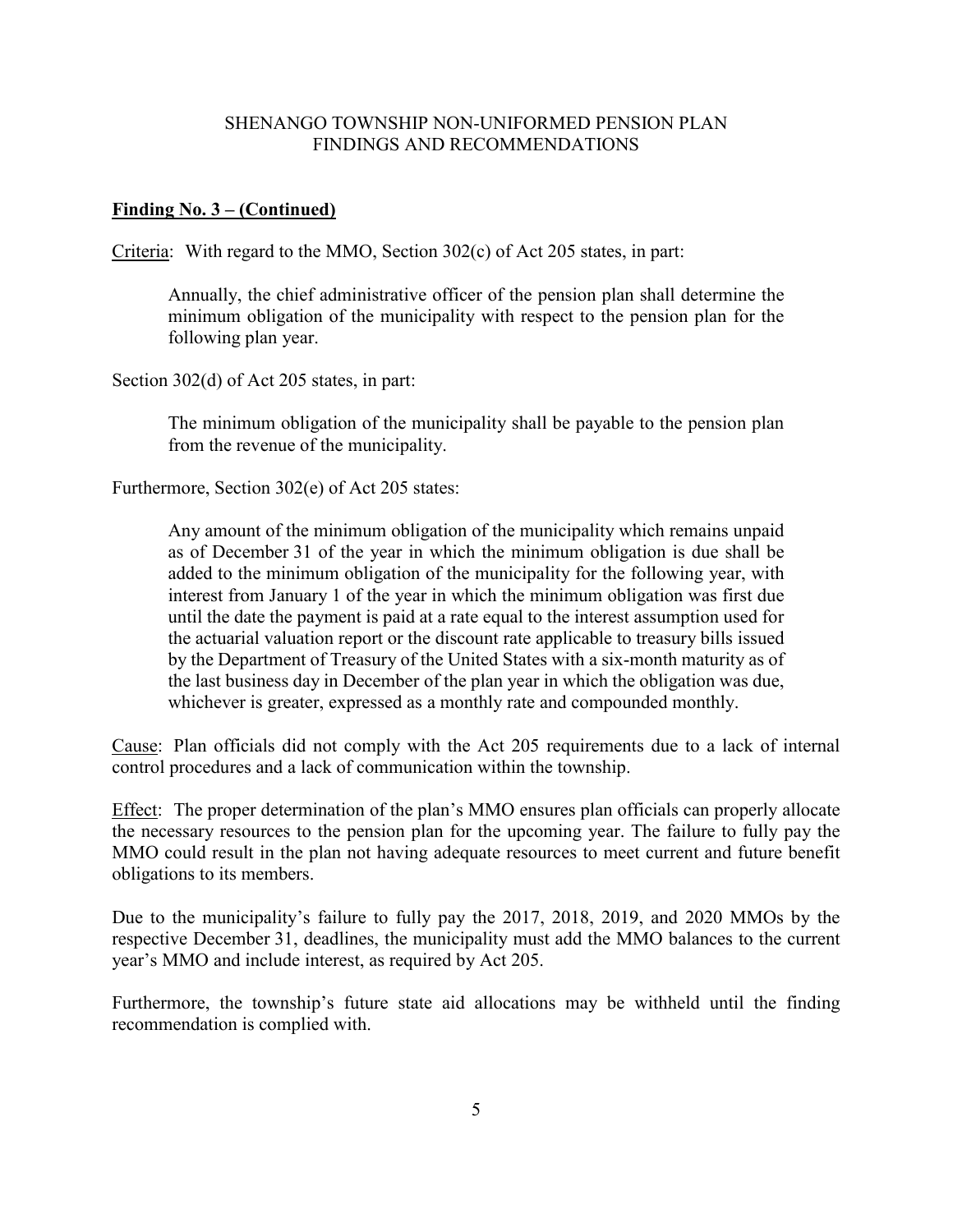#### **Finding No. 3 – (Continued)**

Recommendation: We recommend that the municipality pay the MMOs due to the non-uniformed pension plan for the years 2017 and 2019, with interest, in accordance with Section 302(e) of Act 205. We also recommend that the municipality pay interest due to the plan for the late deposit of the 2018 MMO. Additionally, we recommend that the municipality prepare the MMO calculations for the years 2020 and 2021, pay the 2020 MMO, with interest, in accordance with Section 302(e) of Act 205, and pay the 2021 MMO by the December 31, 2021 deadline. A copy of the interest calculations must be maintained by the township for examination during our next audit of the plan.

Furthermore, we recommend that plan officials establish adequate internal control procedures to ensure future MMOs are properly determined and paid timely to the plan.

Management's Response: Municipal officials agreed with the finding without exception.

Auditor's Conclusion: Due to the potential withhold of state aid, the township's compliance with the finding recommendation will be monitored subsequent to the release of the audit report and through our next audit of the pension plan.

#### **Finding No. 4 – Failure To File Actuarial Valuation Report**

Condition: Actuarial valuation report form C, for the non-uniformed pension plan with a valuation date of January 1, 2019, was not submitted to the Municipal Pension Reporting Program (formerly the Public Employee Retirement Commission) by the March 31, 2020 deadline, as required by Act 205 and remained delinquent at the completion of our audit fieldwork.

Criteria: Section 201(a) of Act 205 states, in part:

Each municipality which has established or maintains a pension plan for its employees, including any municipality which participates in the Pennsylvania Municipal Retirement System, shall cause to be made actuarial valuation reports. Actuarial valuation reports shall be made biennially, unless the applicable municipality is applying or has previously applied for supplemental State assistance pursuant to Section 603, whereupon actuarial valuation reports shall be made annually.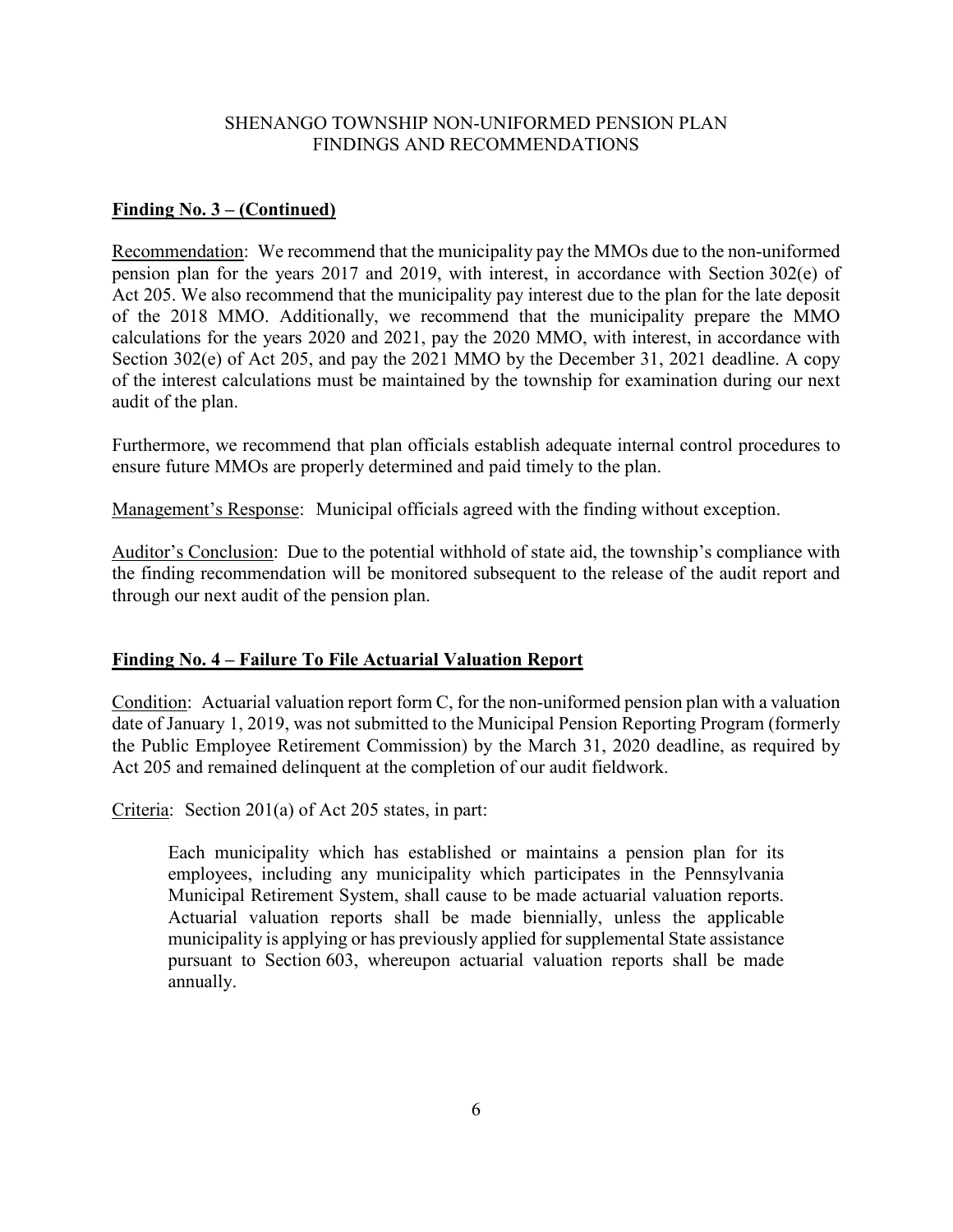#### **Finding No. 4 – (Continued)**

Furthermore, Section 201(b) of Act 205 states, in part:

The biennial actuarial valuation report required pursuant to subsection (a) shall be made as of the beginning of each plan year occurring in an odd-numbered calendar year and shall be filed with the executive director of the commission no later than the last business day of March occurring in the following calendar year.

Section 204 of Act 205 provides:

If a complete actuarial valuation report or experience investigation is not filed in a timely fashion, any and all financing which is provided to the municipality by the Commonwealth and is dedicated for pension plan purposes shall be withheld until the report or investigation is filed.

Cause: The failure to file the necessary actuarial valuation report occurred because the township lacked adequate internal control procedures and proper communication.

Effect: Data from the January 1, 2019 Act 205 actuarial valuation reports is necessary to calculate the township's 2020 state aid allocation; therefore, the township's 2020 state aid allocation cannot be calculated and released until the necessary reports are filed for both the police and non-uniformed pension plans. In addition, the township may receive less state aid than it would have received had the reports been filed in a timely manner.

Recommendation: We recommend that the municipality take immediate action to complete the January 1, 2019 Act 205 actuarial valuation report which was due by March 31, 2020 and submit it to the Municipal Pension Reporting Program. By submitting the report as soon as possible, the municipality can minimize the length of time the pension aid will be withheld due to the delinquent filing of the required report.

Furthermore, to insure that future actuarial filing deadlines are met and to improve pension plan administration, we recommend that plan officials develop and implement internal control procedures, such as a calendar listing the various reporting and filing deadlines required by Act 205, including the actuarial valuation report filing date.

Management's Response: Municipal officials agreed with the finding without exception.

Auditor's Conclusion: Compliance will be evaluated during our next audit of the plan.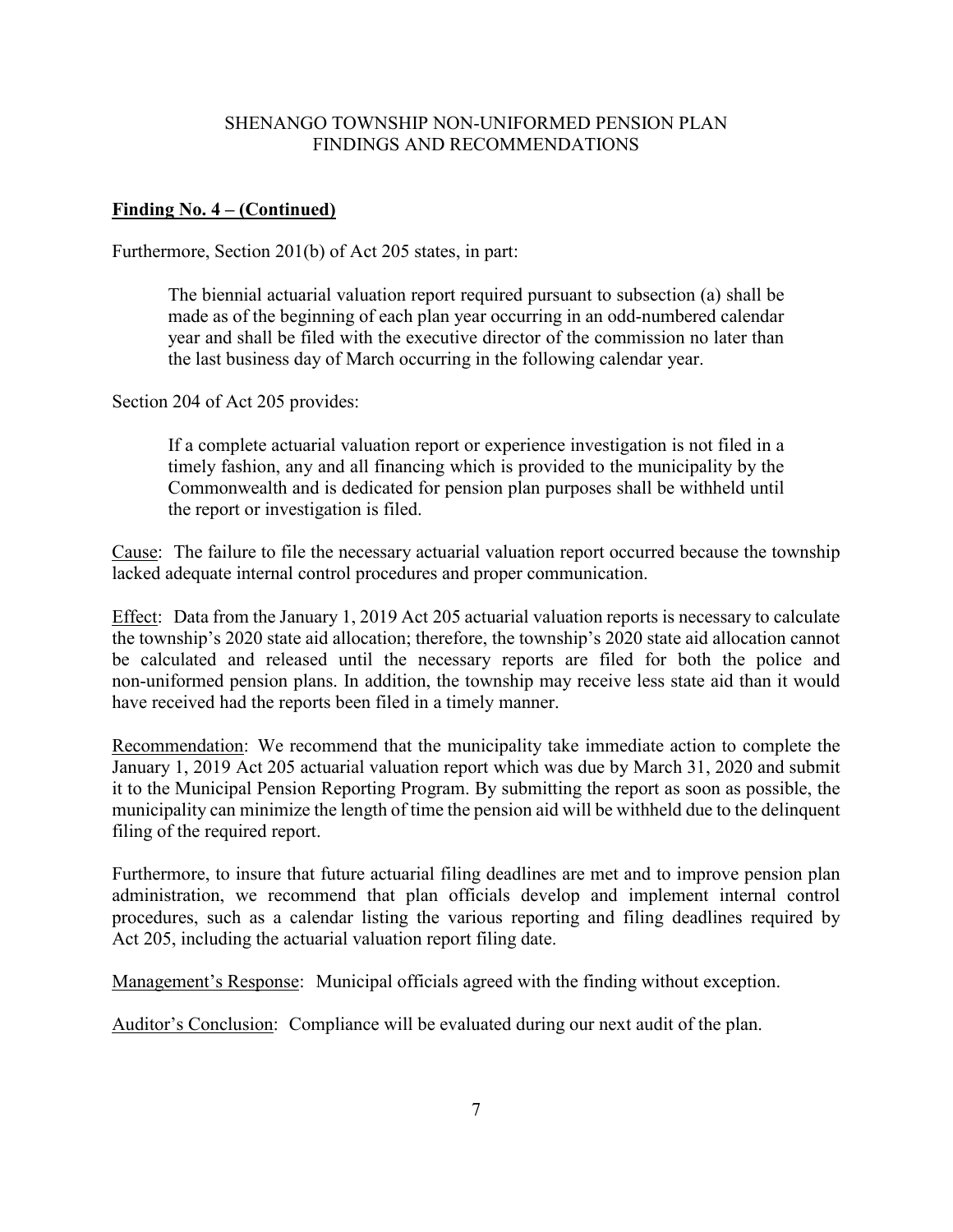#### SHENANGO TOWNSHIP NON-UNIFORMED PENSION PLAN POTENTIAL WITHHOLD OF STATE AID

Finding No. 1 contained in this audit report cites an overpayment of state aid to the township in the amount of \$41,544, plus interest. A condition of this nature may lead to a total withholding of state aid in the future unless that finding is corrected. A check in this amount with interest, at a rate earned by the pension plan, should be made payable to: Commonwealth of Pennsylvania, and mailed to: Department of the Auditor General, Municipal Pension & Fire Relief Programs Unit, 321 Finance Building, Harrisburg, PA 17120.

In addition, a condition such as that reported by Finding No. 3 contained in this audit report may lead to a total withholding of state aid in the future unless that finding is corrected. However, such action will not be considered if sufficient written documentation is provided to verify compliance with this department's recommendation. Such documentation should be submitted to: Department of the Auditor General, Bureau of Municipal Pension & Liquor Control Audits, 314 Finance Building, Harrisburg, PA 17120.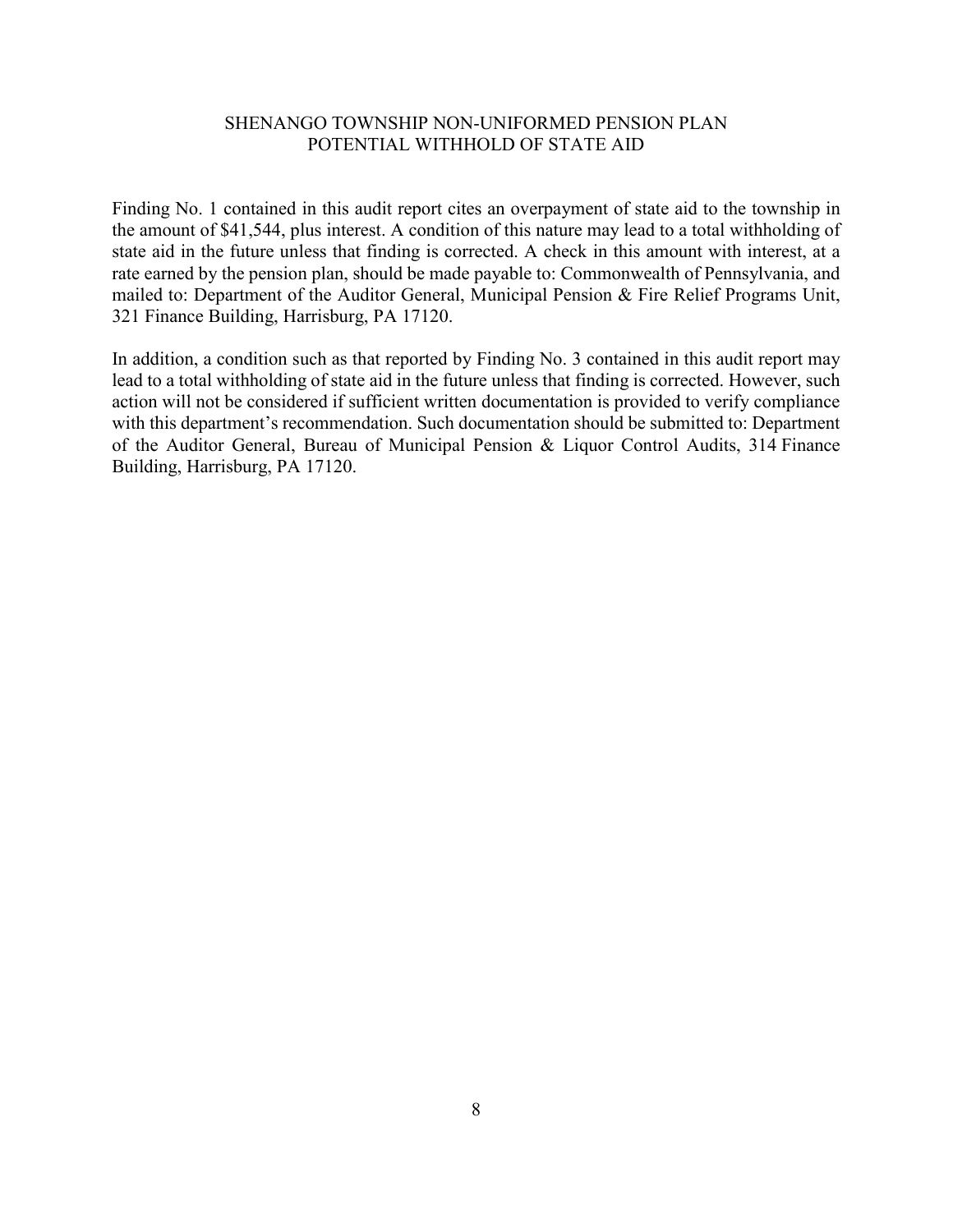#### SHENANGO TOWNSHIP NON-UNIFORMED PENSION PLAN SUPPLEMENTARY INFORMATION (UNAUDITED)

#### SCHEDULE OF FUNDING PROGRESS

Historical trend information about the plan is presented herewith as supplementary information. It is intended to help users assess the plan's funding status on a going-concern basis, assess progress made in accumulating assets to pay benefits when due, and make comparisons with other state and local government retirement systems.

The actuarial information is required by Act 205 biennially. The historical information, beginning as of January 1, 2015, is as follows:

|                | 1)            |               | 3            | 4       |
|----------------|---------------|---------------|--------------|---------|
|                |               |               | Unfunded     |         |
|                |               | Actuarial     | (Assets in   |         |
|                |               | Accrued       | Excess of)   |         |
|                | Actuarial     | Liability     | Actuarial    |         |
| Actuarial      | Value of      | $(AAL)$ -     | Accrued      | Funded  |
| Valuation      | Assets        | Entry Age     | Liability    | Ratio   |
| Date           | (a)           | (b)           | $(b) - (a)$  | (a)/(b) |
| $01 - 01 - 15$ | 394,611<br>\$ | 419,846<br>\$ | \$<br>25,235 | 94.0%   |
| $01 - 01 - 17$ | 387,003       | 484,003       | 97,000       | 80.0%   |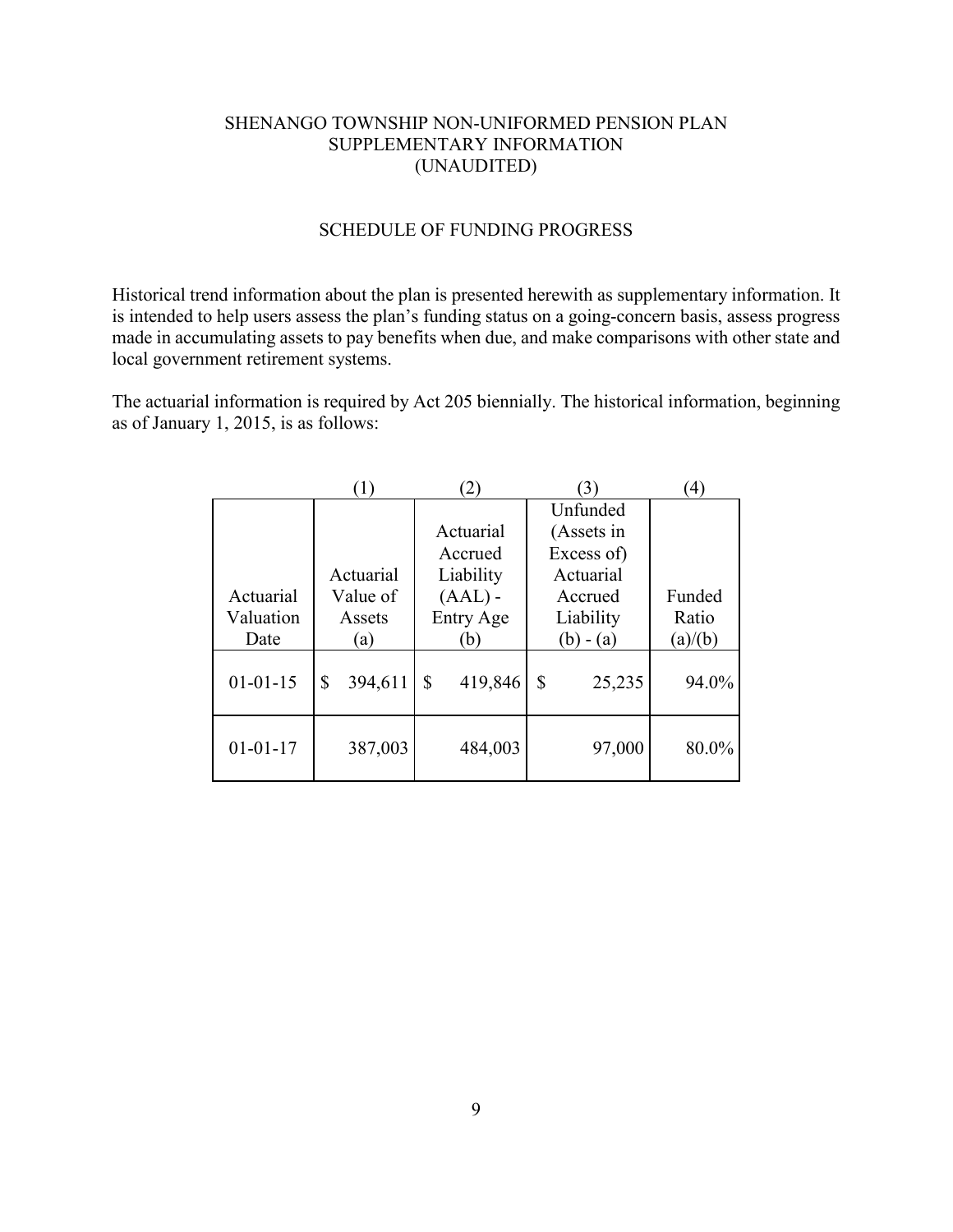#### SHENANGO TOWNSHIP NON-UNIFORMED PENSION PLAN SUPPLEMENTARY INFORMATION (UNAUDITED)

The comparability of trend information is affected by changes in actuarial assumptions, benefit provisions, actuarial funding methods, accounting policies, and other changes. Those changes usually affect trends in contribution requirements and in ratios that use the actuarial accrued liability as a factor.

Analysis of the dollar amount of the actuarial value of assets, actuarial accrued liability, and unfunded (assets in excess of) actuarial accrued liability in isolation can be misleading. Expressing the actuarial value of assets as a percentage of the actuarial accrued liability (Column 4) provides one indication of the plan's funding status on a going-concern basis. Analysis of this percentage, over time, indicates whether the system is becoming financially stronger or weaker. Generally, the greater this percentage, the stronger the plan.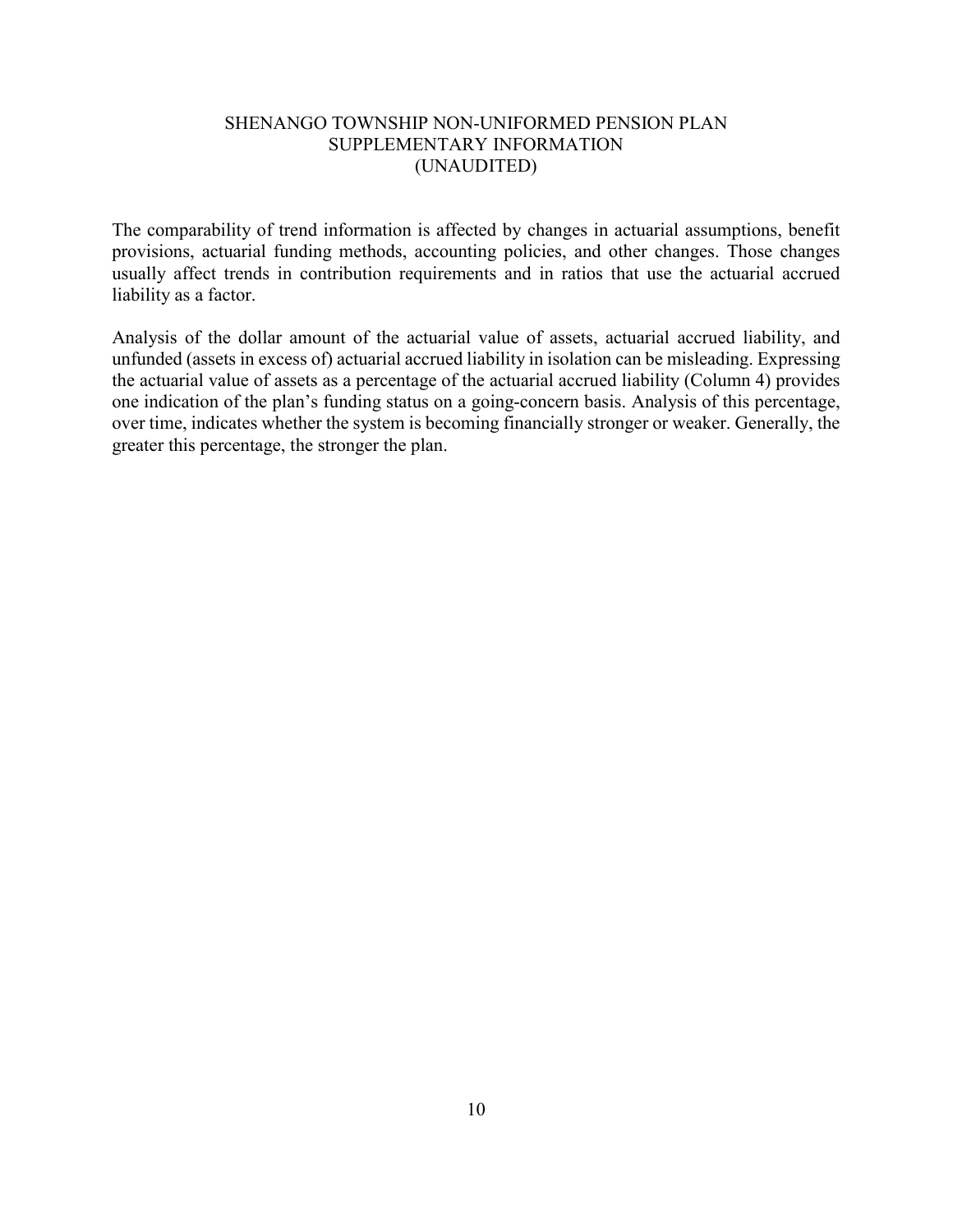## SHENANGO TOWNSHIP NON-UNIFORMED PENSION PLAN SUPPLEMENTARY INFORMATION (UNAUDITED)

## SCHEDULE OF CONTRIBUTIONS FROM EMPLOYER AND OTHER CONTRIBUTING ENTITIES

| Year Ended December 31 | <b>Annual Required Contribution</b> | Percentage Contributed |
|------------------------|-------------------------------------|------------------------|
| 2014                   | $\boldsymbol{\mathsf{S}}$<br>16,810 | 100.0%                 |
| 2015                   | 21,750                              | 100.0%                 |
| 2016                   | 20,885                              | 293.2%                 |
| 2017                   | 24,099                              | 95.2%                  |
| 2018                   | 24,341                              | 100.0%                 |
| 2019                   | 32,113                              | 71.6%                  |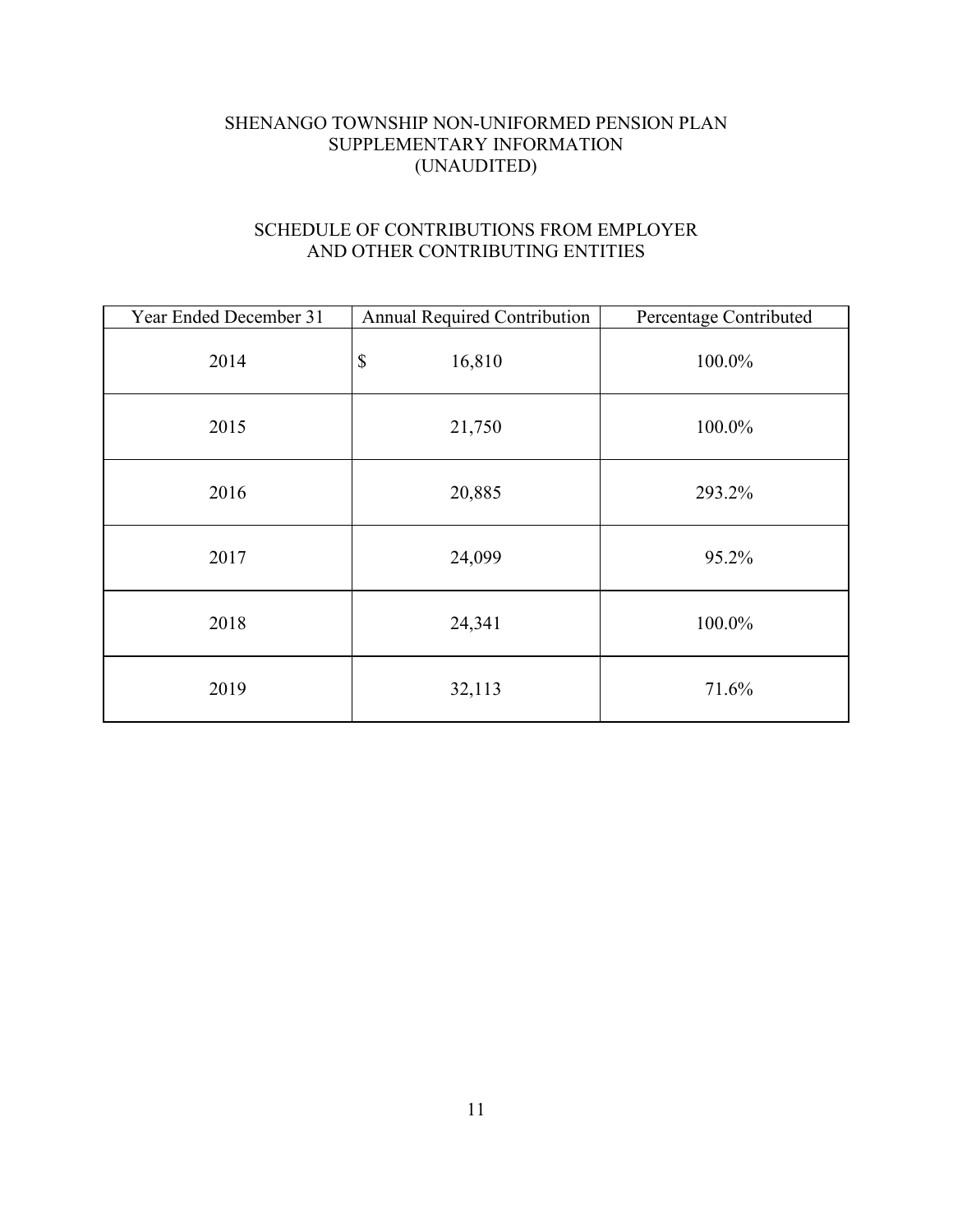### SHENANGO TOWNSHIP NON-UNIFORMED PENSION PLAN SUPPLEMENTARY INFORMATION NOTES TO SUPPLEMENTARY SCHEDULES (UNAUDITED)

The information presented in the supplementary schedules was determined as part of the actuarial valuation at the date indicated. Additional information as of the latest actuarial valuation date follows:

| Actuarial valuation date      | January 1, 2017      |
|-------------------------------|----------------------|
| Actuarial cost method         | Entry age normal     |
| Amortization method           | Level dollar, closed |
| Remaining amortization period | 14 years             |
| Asset valuation method        | Fair value           |
| Actuarial assumptions:        |                      |
| Investment rate of return     | $6.75\%$             |
| Projected salary increases *  | 4.75%                |

\*Includes inflation at 2.75%